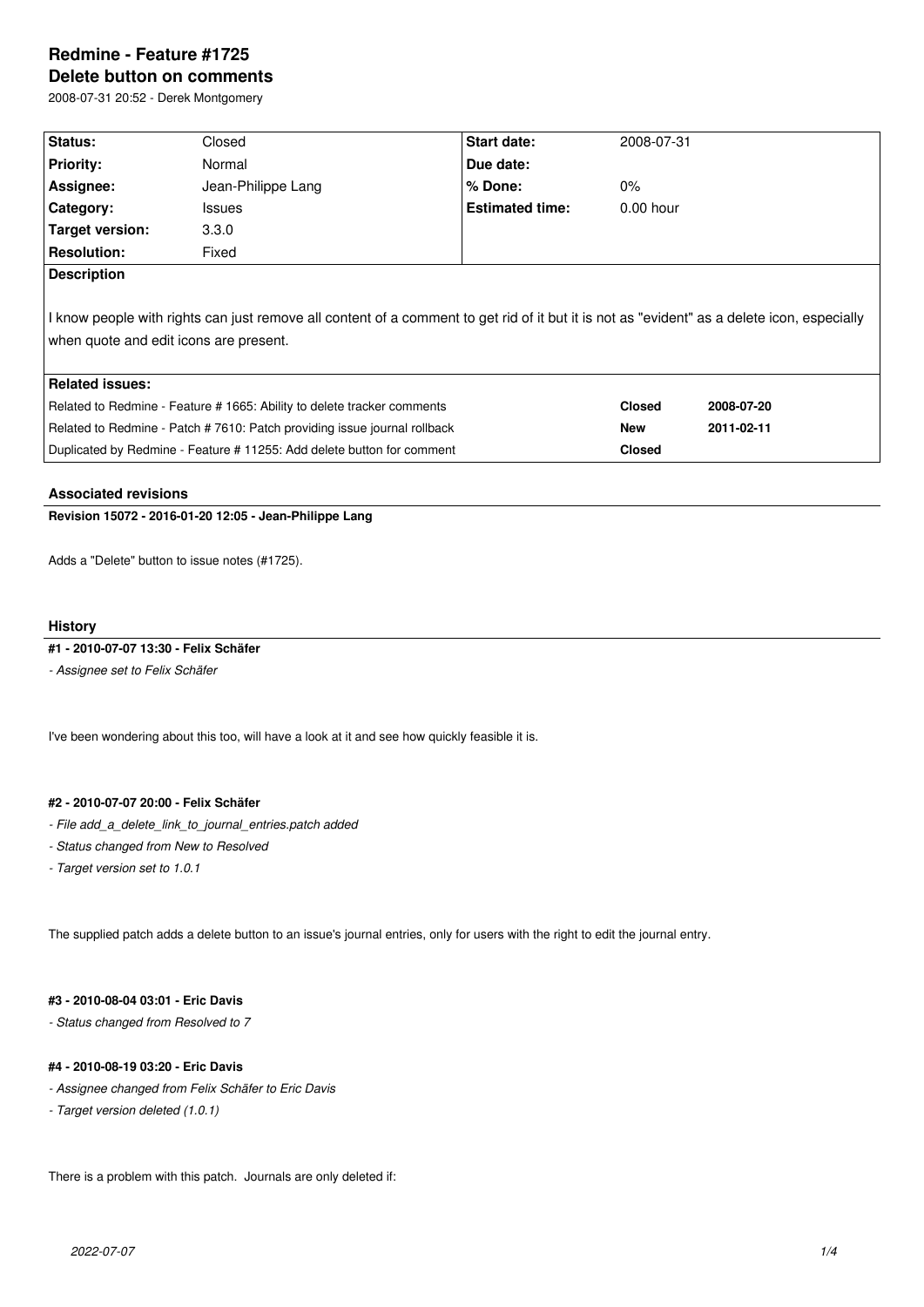#### 2. The details are empty

All this patch does is to clear the notes. If a Journal had details, it wouldn't be deleted. There are two options we can do here:

- 1. Add a new action to really delete a Journal and provide a link to it, or
- 2. Change this icon so it's clear that it only clears the note.

I've added Holger to this issue, I know he has an opinion about deleting things like Journals and I would like to hear what he thinks.

#### **#5 - 2010-08-25 15:03 - Felix Schäfer**

The scope of the patch wasn't to delete journals but the notes attached to it, which is currently possible to if you edit the notes to an empty string. The current functions quote and edit only work on the notes too, so I don't think that would be that misleading.

# **#6 - 2010-09-01 02:01 - Eric Davis**

Maybe the title attribute should say "Delete notes" then. What do you think?

# **#7 - 2010-09-01 09:24 - Felix Schäfer**

*- Assignee changed from Eric Davis to Felix Schäfer*

Can do that, I'll change the other titles (edit and quote) too to reflect that if it's ok with you?

#### **#8 - 2010-09-15 23:32 - Felix Schäfer**

*- Assignee changed from Felix Schäfer to Eric Davis*

Eric, I slightly reworked the patch to have the title say "Delete notes", the confirmation pop-up now also states that the changes to the issue will not be reverted if the journal details are not empty.

See http://github.com/thegcat/redmine/commit/5be3c6e9b405bf03ad69226e8235e3d6618adbf5 for the change.

### **#9 - 2010-10-25 16:59 - Eric Davis**

*- As[signee deleted \(Eric Davis\)](http://github.com/thegcat/redmine/commit/5be3c6e9b405bf03ad69226e8235e3d6618adbf5)*

#### **#10 - 2011-02-11 20:45 - Brian Lindahl**

created a related patch for rolling back journal entries #7610

This rolls back the changes made to the issue as well as removing the journal entry. Note that this capability is only enabled for the last journal entry (for obvious reasons).

#### **#11 - 2012-07-02 19:03 - rm user**

another 4 years issue.. :(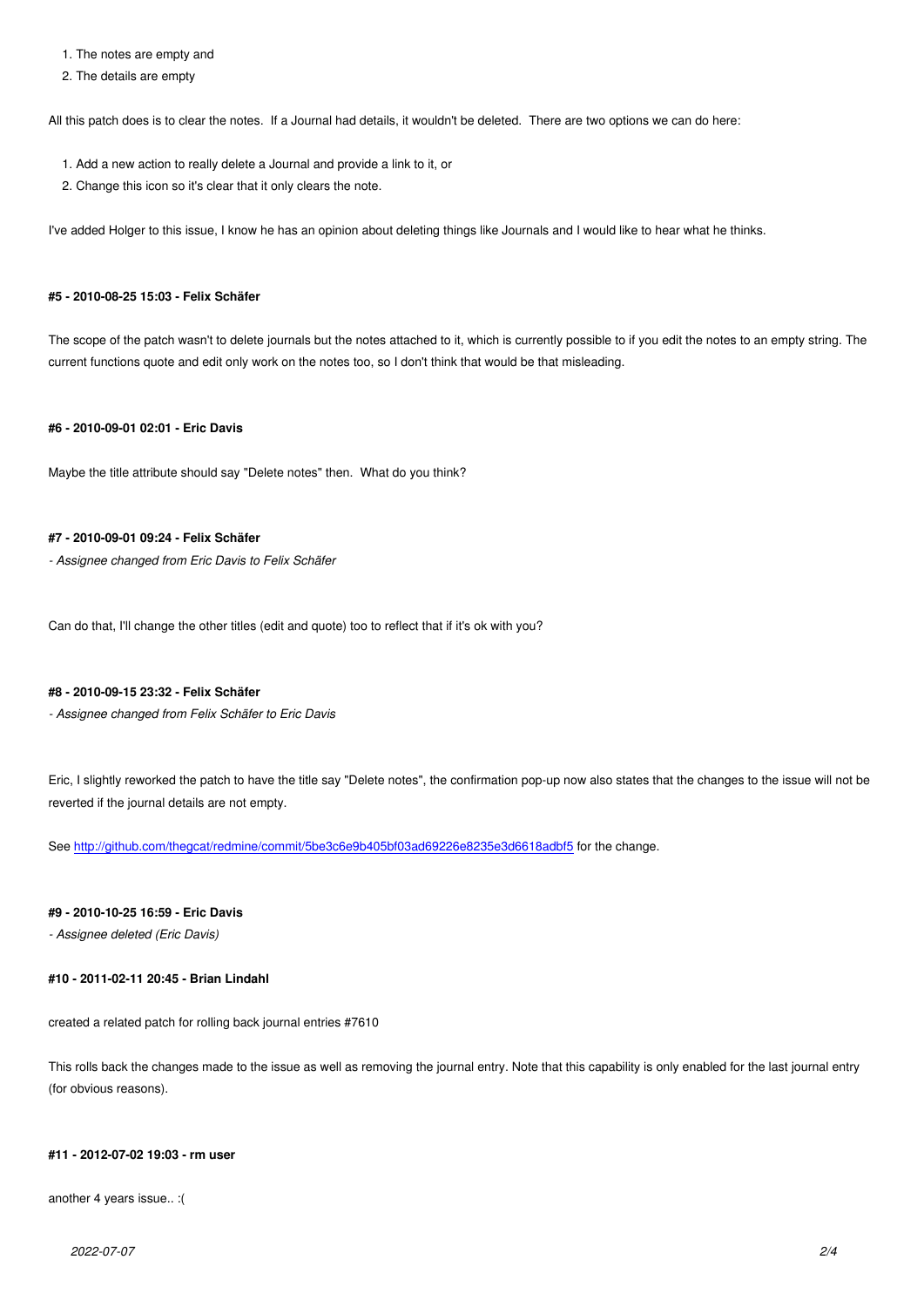# **#12 - 2013-01-13 21:04 - Jean-Philippe Lang**

*- Status changed from 7 to New*

Assigned issue with no assignee back to New status.

#### **#13 - 2014-03-21 11:52 - Luis Serrano Aranda**

+1

#### **#14 - 2014-03-28 07:54 - Terry Cullen**

+1

# **#15 - 2014-03-28 10:34 - rm user**

what's up with this? (5 years old and counting...)

i managed to delete WHOLE issue instead of the single comment.. :(

# **#16 - 2016-01-17 16:29 - Go MAEDA**

#### *- File delete-note.png added*

- *File add\_a\_delete\_link\_to\_journal\_entries\_v2.patch added*
- *Target version set to 3.3.0*

Updated patch for 3.2.0.devel.15067.

The procedure to delete note is a little bit difficult to understand. This change improve usability. In addition, we can avoid accidental deletion of a issue by clicking delete button under a latest note.

Please include this feature in Redmine 3.3.0.

delete-note.png

#### **#17 - 2016-01-20 12:07 - Jean-Philippe Lang**

- *Status changed from New to Closed*
- *Assignee set to Jean-Philippe Lang*
- *Resolution set to Fixed*

#### Feature added in r15072.

I made slight changes to the patch:

- removed image\_tag regarding #21256
- use of existing confirmation message
- AJAX call (similar to how the journal edit works)

### Thanks.